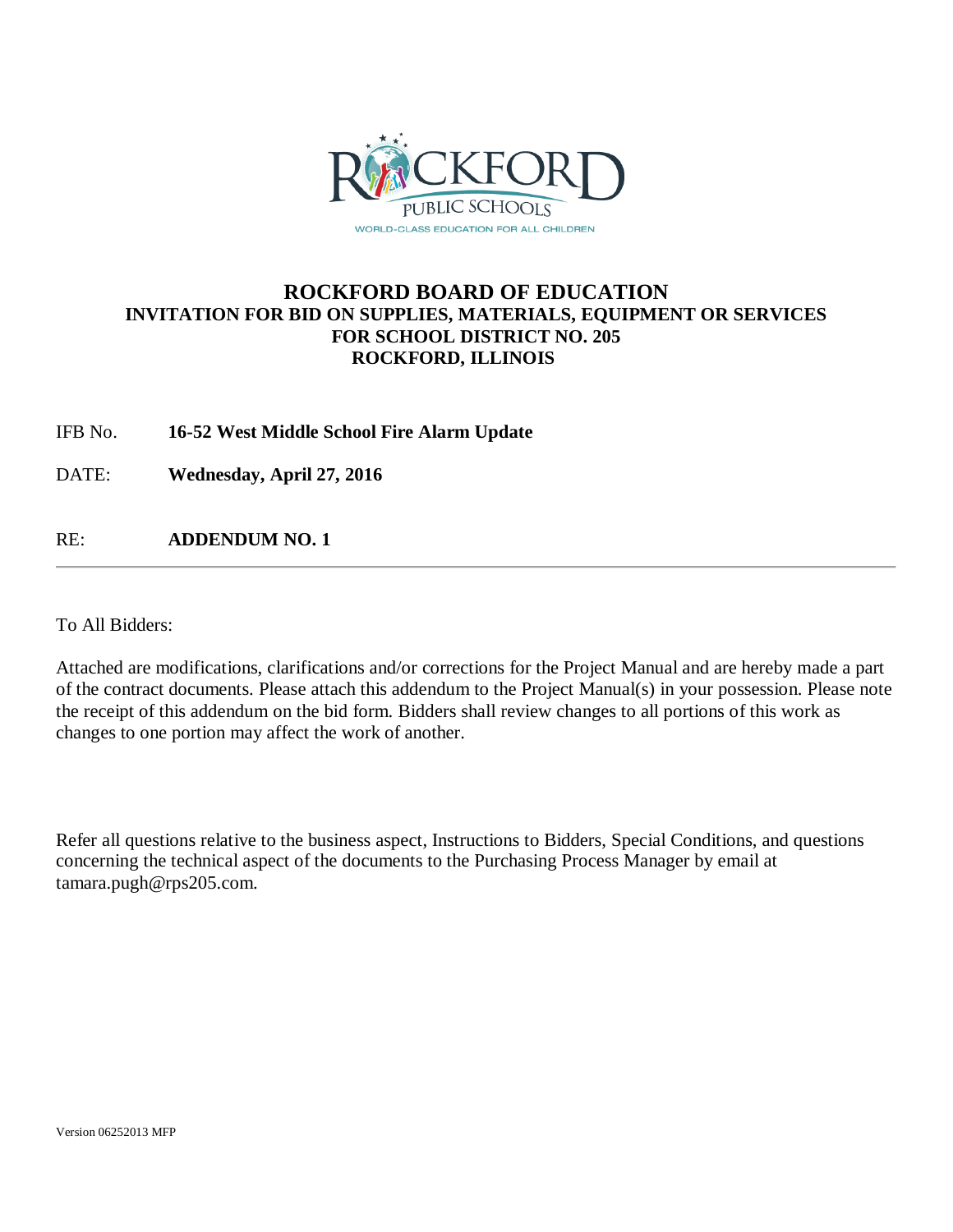

Date: April 25, 2016

To: All Plan Holders

Re: Addendum No. 1

- Project: 2016 Life Safety Program for Rockford Public Schools District 205 Fire Alarm Upgrades at West Middle School
- Owner: Rockford Board of Education RPS 205 Administration Building 501  $7<sup>th</sup>$  Street Rockford, IL 61104-1221

Bid Date: May 04, 2016 at 1:00 o'clock P.M.

Please attach this Addendum to Drawings and Specifications for this project and take into consideration in preparing your proposal.

Bidders shall make note in writing on Bid Form that this addendum, which includes the following additions, deductions, revisions and/or clarifications, has been taken into consideration. Failure to do so may be sufficient cause to reject the bid. The original Drawings dated March 29, 2016 and Specifications shall remain in force except as herein revised.

This Addendum consists of 3 pages, and 2 enclosures.

Please acknowledge the receipt of this Addendum No. 1 in the space provided for on the PROPOSAL FORM.

Sincerely, Bradley & Bradley

WhathayaBruch

Usha S. Sundaram, AIA, Vice President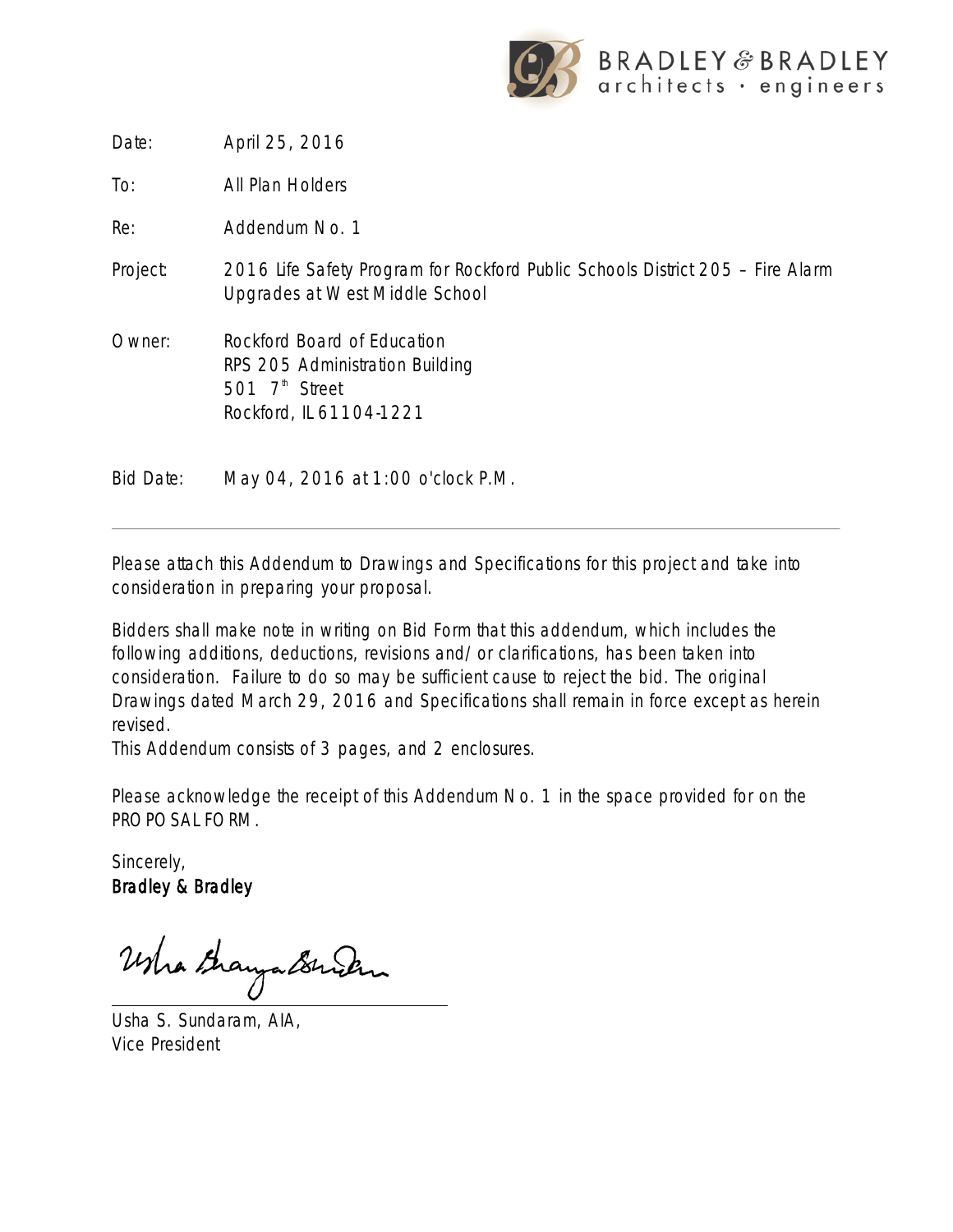### I. DRAWING ADDITIONS, CHANGES, REVISIONS OR CLARIFICATIONS

- A. Add the following to the General Notes (All Sheets)
	- 1. New Audio and/or Video Devices located in Gymnasiums, Multipurpose Rooms, and Pools to have a polycarbonate guard to protect the device from physical damage.
	- 2. All new pull stations and audio and/or visual devices may be surface mounted at the correct heights using surface metal pathways and accessories, color as selected by the architect.
	- 3. Security covers on all pull stations must be furnished with extensions supplied by the manufacturer.
	- 4. New annunciator panels must be recess mounted.
	- 5. Per NFPA 72, the secondary power supply must be capable of operating the system for 24 hours and the alarm for 15 minutes.
	- 6. Locate Magnetic Hold open devices and integrate them into the fire alarm systems.
- B. Drawing F1.1

.

- 1. The existing Fire Alarm Annunciator Panel FAAP shown in West wall of Lobby A – marked PXN (Present demolished & replaced new) to be revised to read as PX (present – Demo)
- 2. There is an existing Fire Alarm Annunciator Panel FAAP in the East wall of General Office #120 adjacent to the door of the principal's room 121. Existing FAAP to be demolished & replaced with new.

End of Addendum No.1.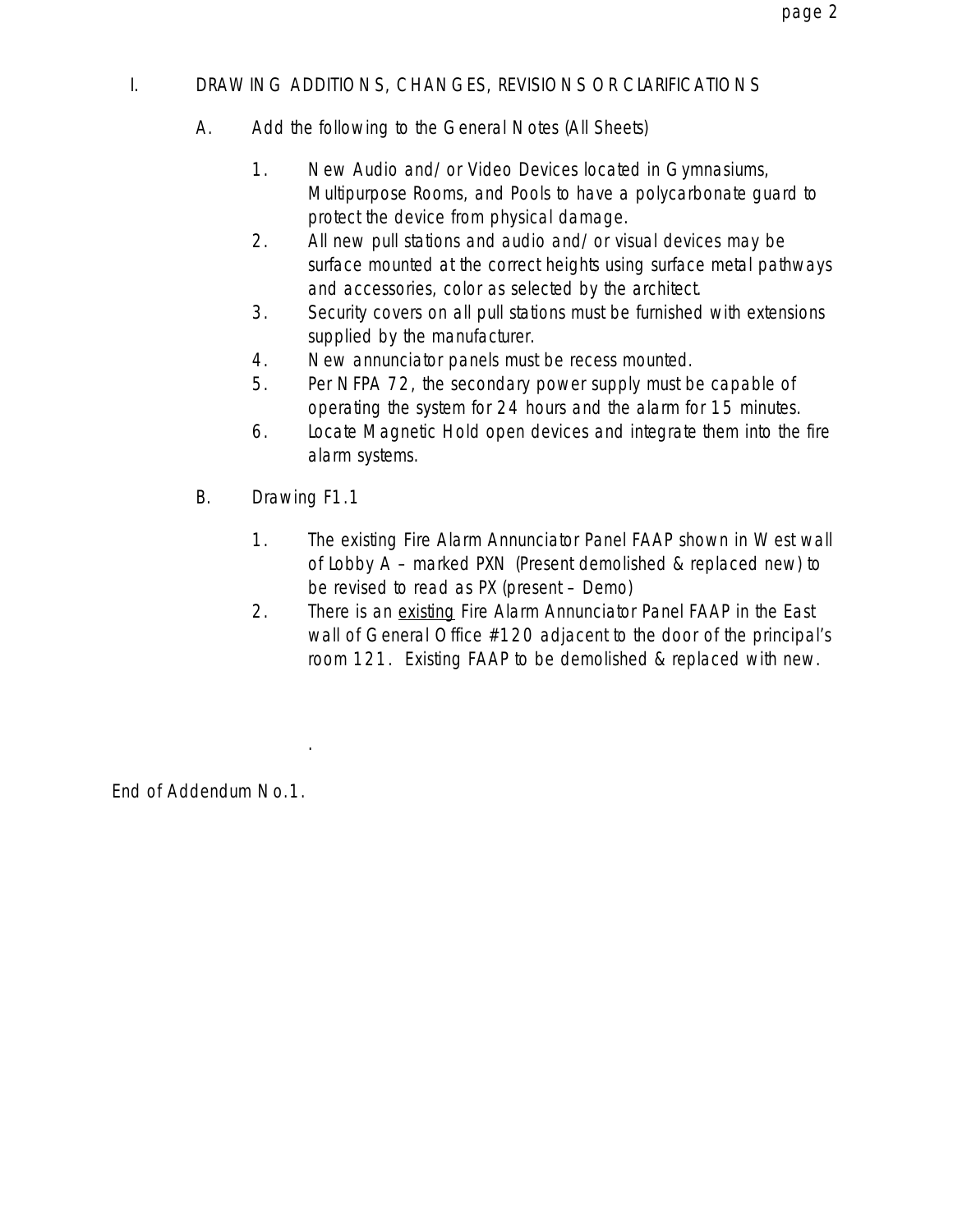### MEETING MINUTES FROM PRE-BID MEETING HELD ON APRIL 25, 2016 AT WEST MIDDLE SCHOOL

- C. General Items discussed:
	- 1. Pre-Bid Meeting sign-in sheet was passed around to attendees (see attached).
	- 2. Usha Sundaram from Bradley & Bradley Architects read the opening statement (see attached)
	- 3. Bids Due Wednesday, May 04, 2016 at 1:00 PM.
	- 4. Construction start date: June 15, 2016. Substantial completion date: August 1, 2016.
	- 5. Second shift will be allowed before the start date, if the contractor chooses to do so.
	- 6. It is not required to follow the City of Rockford's installer certification requirements.
- D. Additional Items discussed :
	- 1. A question was raised regarding Lead and Asbestos Abatement. The answer is "The district is aware of any standard abatement and the space would be clear prior to the contractor beginning work.
	- 2. A question was raised regarding Elevator controls. The answer is Remove and replace existing Smoke detector and relays for primary Elevator recall, Alternate Elevator recall and Firehat in the elevator penthouse.

ENCLOSURE(S):

Sign in sheets for pre-bid meeting & pre-bid conference opening statement

cc: All plan holders, Owner, File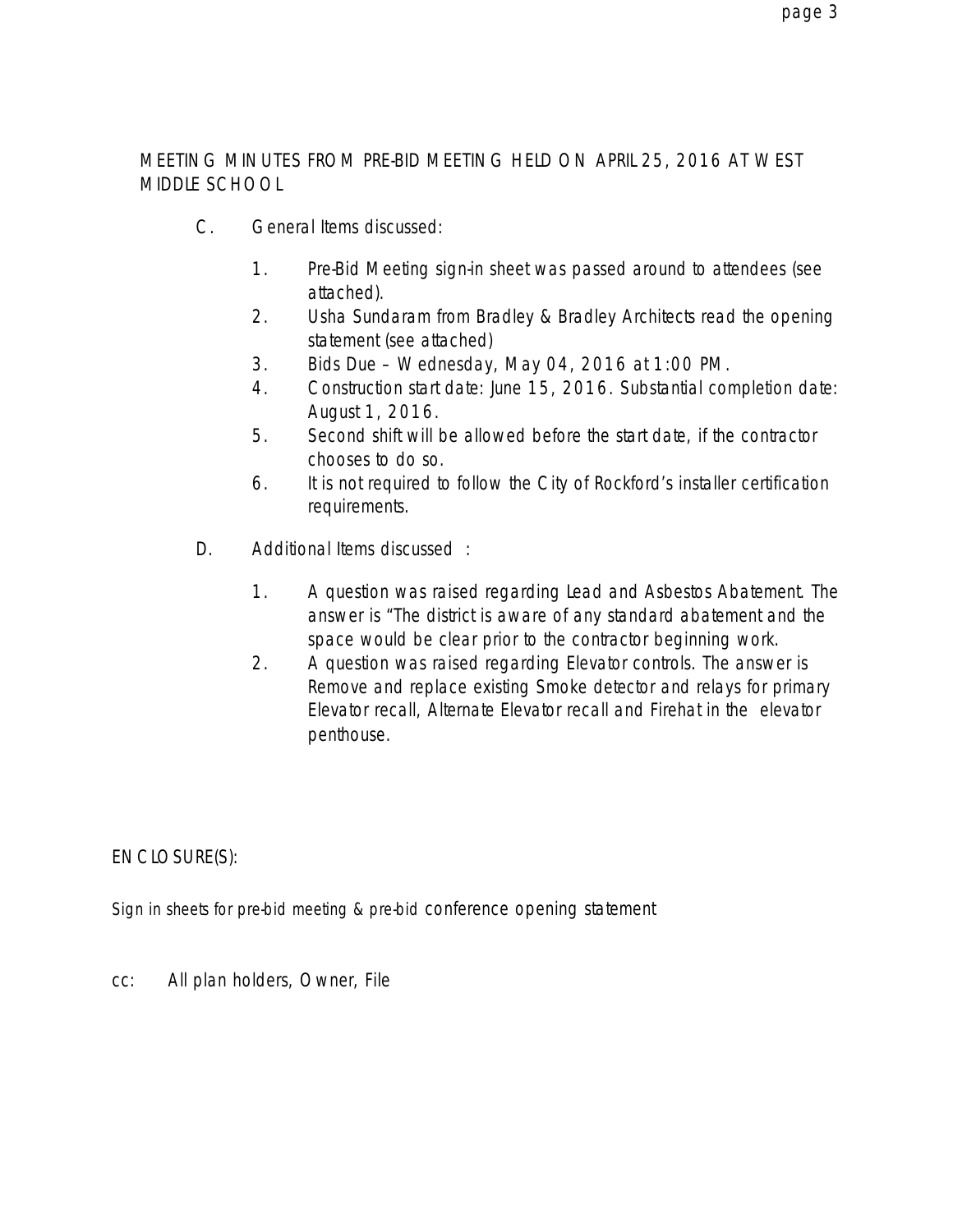16-52 West Middle School Fire Alarm Update<br>Pre-Bid Meeting Sign-In Sheet<br>Monday, April 25, 2016 at 9:00 a.m. ROCKFORD PUBLIC SCHOOLS



### PRE-BID MEETING SIGN-IN SHEET

# IFB #16-52 West Middle School Fire Alarm Update

## Thursday, April 25, 2016 9:00 am (CDST)

|                | <b>Printed Name</b>         | Company Name                                            | Company Address                        | Telephone          | E-mail                                                      |
|----------------|-----------------------------|---------------------------------------------------------|----------------------------------------|--------------------|-------------------------------------------------------------|
|                |                             |                                                         | 5617 Jockwess S.R.                     |                    |                                                             |
|                | CHRIS BENDON                | KEL 50-BURNETT CO.                                      | ROULFORD, 12 61109                     |                    | $8$ 15-879-4874 $\mid$ chenson $\hat{a}/$ kelso-burnett.eo. |
|                |                             |                                                         | $1441$ Branding $C10$                  |                    |                                                             |
|                | $2 \mathcal{M}_1 $ le Lopez | Hffilmted inc                                           | Downers Grove IL                       |                    | $381 - 481 - 1255$ Mcopez Qaffllutednessy                   |
|                |                             | $s$ (AR) $V$ $i$ etinghott $ f_{i}esf$ Security Systems | VEIR HUYS GROUP LEINY<br>NApoliike IL  | $630 - 966 - 5920$ | K. Wetragheth of fust-sec                                   |
|                |                             |                                                         |                                        |                    | سمهم                                                        |
|                | hod Anderson                | $M.$ Her Eng.                                           | South me's Street 61102                |                    | $8/5$ -963-4778 Rob C Mocogroup. Com                        |
| $\overline{5}$ | MIKE SHARES                 | RCS                                                     | FRANCIN PACK, 16 60131<br>3509 MARTENS | 847671-1340        | MIKOS $\ell$ RC-SYSTEMS COW                                 |
| $\bullet$      | Jim Nobyw                   | 2d                                                      |                                        | $815 - 298 - 6957$ |                                                             |
|                | USHA SUNDARM                | BRADLEY & BRADLEY                                       | ROCKFORD, IL CIII4<br>924, N.MAIN 95   |                    | 815-968 9631 4 Sundaranda brooky                            |
| $\infty$       | TM PVA4                     | Arco Com                                                | $355216$ CTLIC SEEP AVE                |                    | $615-986.09447$ TIM, PYATT@A0000A00KF040                    |
|                |                             |                                                         |                                        |                    |                                                             |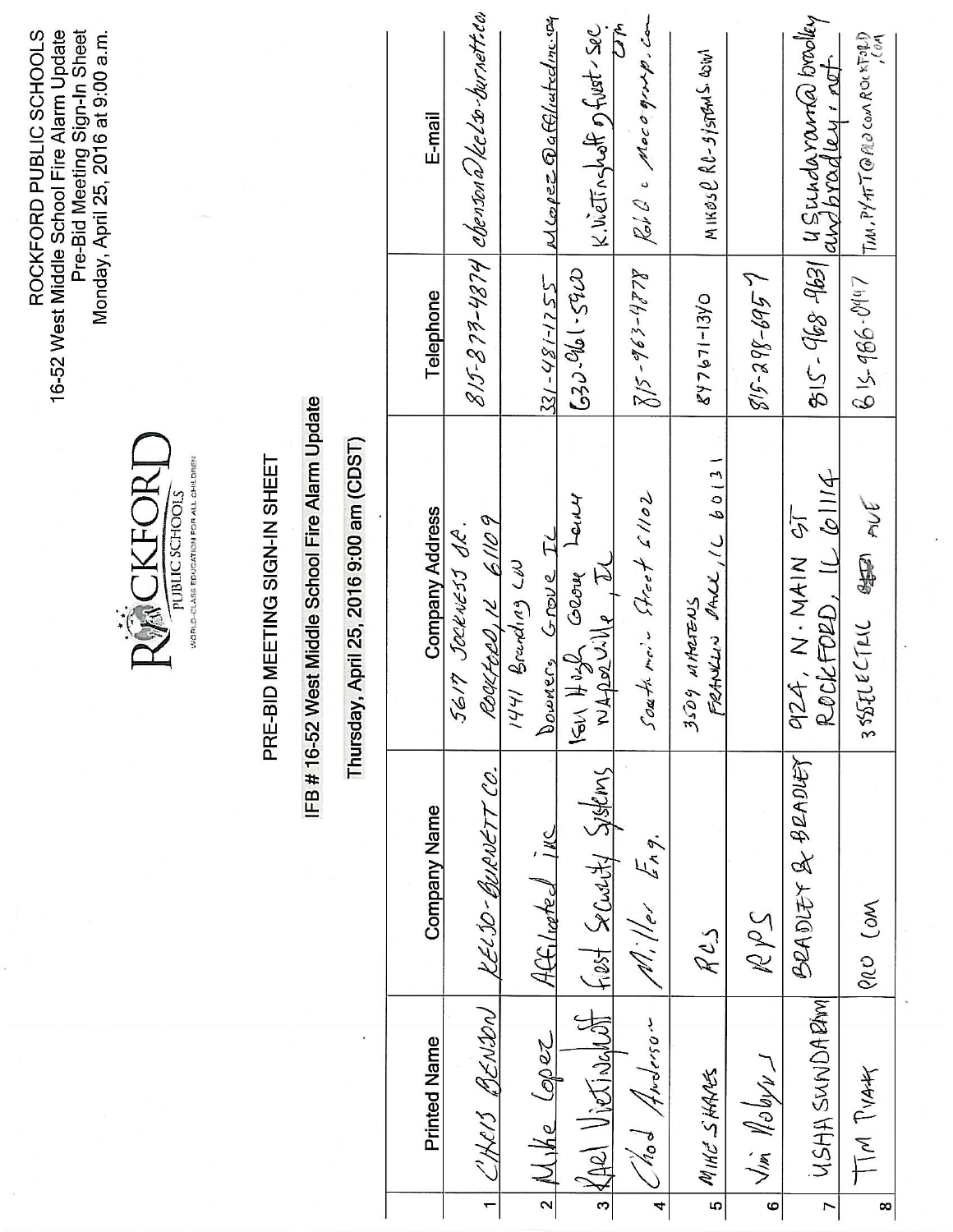|                 |                     |                     |                        |           | 16-52 West Middle School Fire Alarm Update<br>Pre-Bid Meeting Sign-In Sheet<br>Monday, April 25, 2016 at 9:00 a.m.<br>ROCKFORD PUBLIC SCHOOLS |
|-----------------|---------------------|---------------------|------------------------|-----------|-----------------------------------------------------------------------------------------------------------------------------------------------|
|                 | <b>Printed Name</b> | <b>Company Name</b> | <b>Company Address</b> | Telephone | E-mail                                                                                                                                        |
| <b>ຕ</b>        | do                  | indor               |                        |           | BS-288-2000 porobs 055 mp = 308                                                                                                               |
| $\frac{1}{2}$   |                     |                     |                        |           |                                                                                                                                               |
| $\overline{1}$  |                     |                     |                        |           |                                                                                                                                               |
| $\frac{1}{2}$   |                     |                     |                        |           |                                                                                                                                               |
| $\mathbf{c}$    |                     |                     |                        |           |                                                                                                                                               |
| $\overline{1}$  |                     |                     |                        |           |                                                                                                                                               |
| $\frac{15}{2}$  |                     |                     |                        |           |                                                                                                                                               |
| $\frac{16}{1}$  |                     |                     |                        |           |                                                                                                                                               |
| $\overline{17}$ |                     |                     |                        |           |                                                                                                                                               |
| $\frac{8}{18}$  |                     |                     |                        |           |                                                                                                                                               |
| $\frac{1}{2}$   |                     |                     |                        |           |                                                                                                                                               |
| <u>ର୍</u>       |                     |                     |                        |           |                                                                                                                                               |

 $\mathcal{C}$